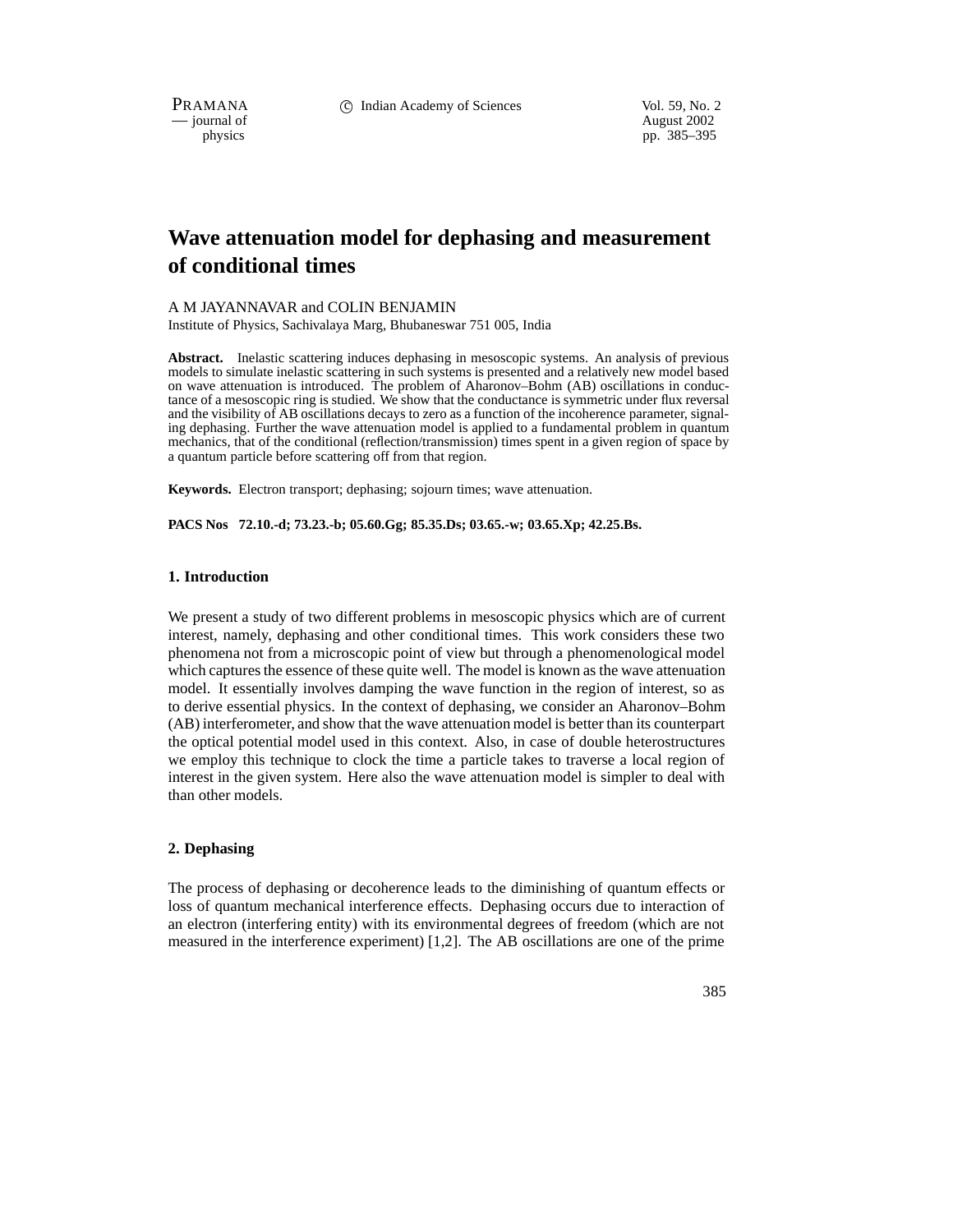#### *A M Jayannavar and Colin Benjamin*

examples for analyzing how quantum interference effects are affected by dephasing. These oscillations are similar to the fringes seen in a Young's double slit experiment apart from the presence of the magnetic flux. In the Young's double slit interferometer the intensity is given by  $I = |\Psi|^2 = |\psi_1|^2 + |\psi_2|^2 + 2\Re(\psi_1^* \psi_2 e^{i\phi})$ , where  $\psi_1$  and  $\psi_2$  are the complex wave amplitudes across the upper and lower arms of the interferometer and  $\phi$  is the phase difference between these two wave amplitudes, and the part  $2\Re(\psi_1^*\psi_2e^{i\phi})$  represents the interference term. If there is no steady phase relationship between the waves, the average intensity will be  $\langle I \rangle = |\psi_1|^2 + |\psi_2|^2$ . Complete dephasing is indicated by extinction of these interference terms. Thus, dephasing can be defined as a phenomenon because of which quantum mechanical systems behave as though they are described by classical probability theory.

### 2.1 *Models for dephasing*

In the absence of a complete microscopic theory as to how inelastic scattering affects dephasing, models are useful. There are different ways to model dephasing in mesoscopic systems. An interesting method is to attach a voltage probe [3] to the sample as in the inset of figure 1 (Buttiker's model). In this model, an electron captured by a voltage probe is injected back with an uncorrelated phase leading to irreversible loss of phase memory. This model has built-in current conservation, and Onsager's symmetry relations are obeyed, but it does suffer from a major demerit in that it only describes localized dephasing.

The optical potential model provides another method of introducing dephasing in these mesoscopic samples. The optical potential was first introduced to explain the inelastic cross-section in case of neutron scattering. In this model a spatially uniform optical potential  $(-iV_i)$  is added to the Hamiltonian [4], making it non-hermitian. This leads to removal of particles from phase coherent motion. While absorption is real in the case of photons there is no absorption for electrons. The absorption of electrons is reinterpreted [5] as scattering into other energy levels and therefore proper re-injection is necessary. Zohta and Ezawa [4] interpreted that the total transmission after re-injection is defined as the sum of two contributions, one due to the coherent part and the other due to the incoherent part, i.e.,  $T_{\text{tot}} = T_{\text{coh}} + T_{\text{incoh}}$ . The incoherent part is calculated as  $T_{\text{incoh}} = (T_{\text{r}}/(T_{\text{l}} + T_{\text{r}}))A$ , herein  $T_r$  and  $T_1$  are the probabilities for right and left transmission from the region of inelastic scattering and *A* is the absorbed part which is given by  $A = 1 - T_{coh} - R_{coh}$ . This model, unlike Buttiker's model, describes dephasing that occurs throughout the system but still it has some major drawbacks in that it violates Onsager's two-terminal symmetry relations [6] and in the limit of strong absorption leads to perfect reflection.

Thus, there is a need for a model which is free from the shortcomings of the above two models. Brouwer and Beenakker [7] have developed a simple method, by mapping the three-probe Buttiker's method into a two-terminal geometry. This is done by eliminating the transmission coefficients which explicitly depend on the third probe by means of unitarity of the *S*-matrix. They consider a three-terminal geometry in which one of the probes is used as a voltage probe in the absence of magnetic flux (see the inset of figure 1). A current  $I = I_1 = -I_2$  flows from the source to the drain. In this model, a fictitious third lead connects the ring to a reservoir at chemical potential  $\mu_3$  in such a way that no current is drawn,  $(I_3 = 0)$ . The  $3 \times 3$  *S*-matrix of the entire system can be written as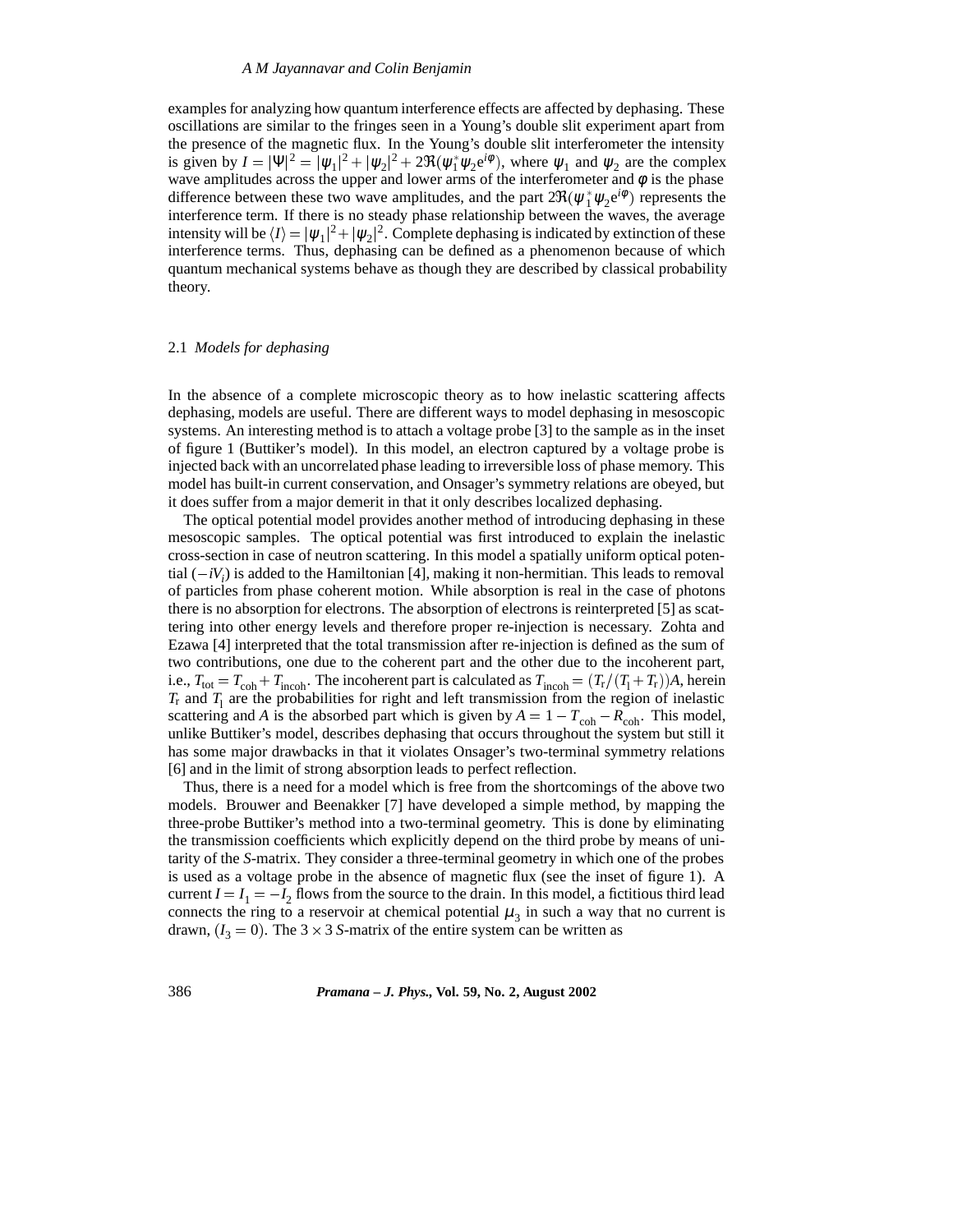

**Figure 1.** Aharonov–Bohm ring geometry. Inset shows the three-probe model.

$$
S = \left(\begin{array}{ccc} r_{11} & t_{12} & t_{13} \\ t_{21} & r_{22} & t_{23} \\ t_{31} & t_{32} & r_{33} \end{array}\right).
$$

Application of the relations [3,7,8]  $I_p = \sum_q G_{pq} [\mu_p - \mu_q], p = 1, 2, 3$  and  $G_{pq} = (2e^2/h)T_{pq}$ yields the (dimensionless) two-probe conductance  $G = (h/2e^2) (I/(\mu_1 - \mu_2)),$ 

$$
G = T_{21} + \frac{T_{23}T_{31}}{T_{31} + T_{32}},\tag{1}
$$

where  $T_{pq} = T_{p \leftarrow q}$  is the transmission from *q*th to *p*th lead ( $|t_{pq}|^2$ ). On elimination of the transmission coefficients in eq. (1) which involve the voltage probe, using the unitarity of the *S*-matrix, leads [7] to

$$
G = T_{21} + \frac{(1 - R_{11} - T_{21})(1 - R_{22} - T_{21})}{1 - R_{11} - T_{21} + 1 - R_{22} - T_{12}}.
$$
\n
$$
(2)
$$

Now all the above coefficients are built from the  $2 \times 2$  *S*-matrix

$$
S' = \left( \begin{array}{cc} r_{11} & t_{12} \\ t_{21} & r_{22} \end{array} \right),
$$

which represents the *S*-matrix of the absorbing system (non-hermitian) [9]. Thus reinjection has been reformulated in eq. (2). The first term in eq. (2) represents the conductance contribution from the phase coherent part. The second term accounts for electrons that are re-injected from the phase breaking reservoir, thereby ensuring particle conservation in the voltage-probe model. Also, eq. (2) restores Onsager's two-terminal symmetry relation for the optical potential model.

*Pramana – J. Phys.,* **Vol. 59, No. 2, August 2002** 387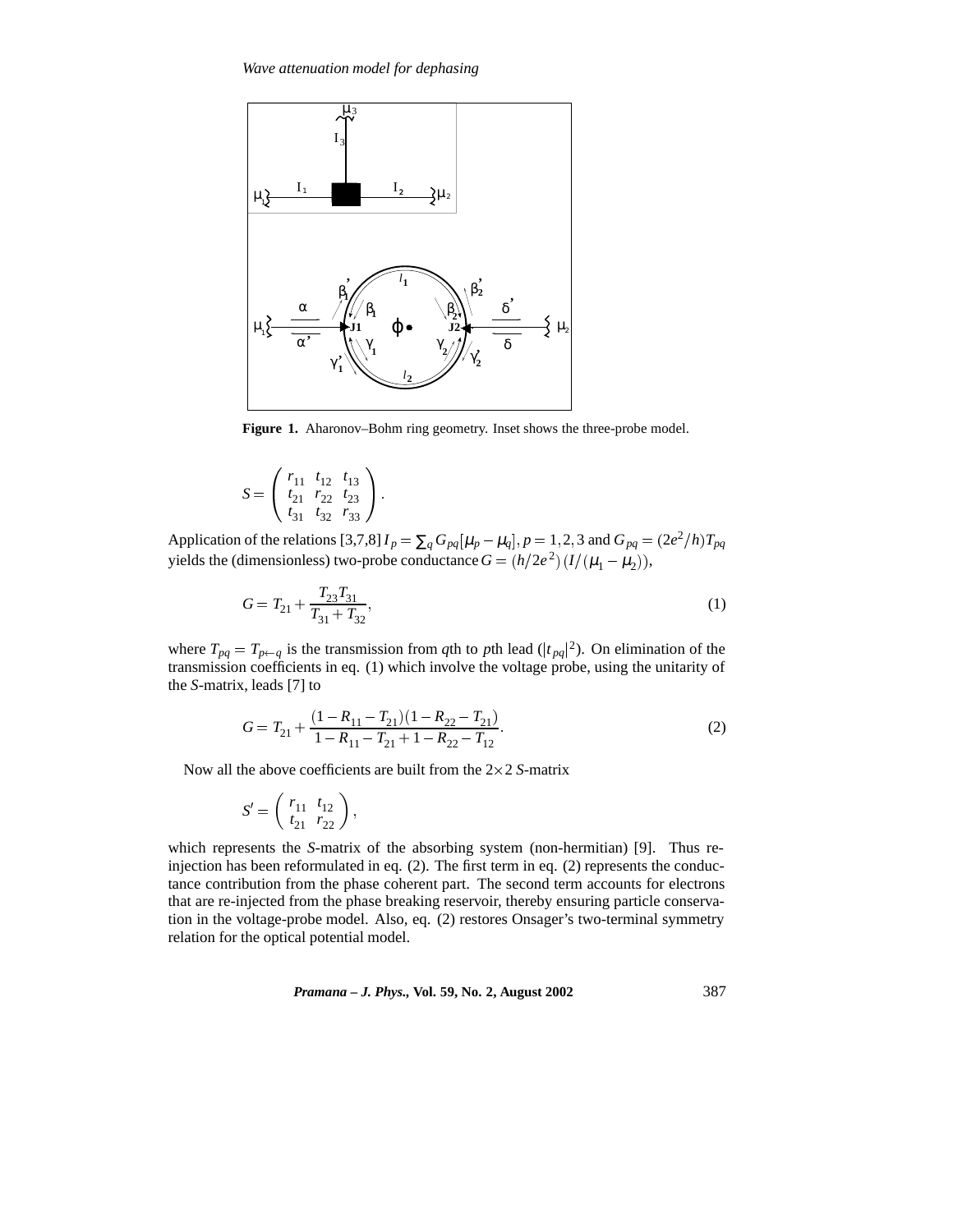#### 2.2 *Wave attenuation as a model for dephasing*

Though a major problem associated with the optical potential has been cured there still remains the problem that in the strong absorption limit it leads to perfect reflection, and absorption without reflection (spurious scattering) is not possible [10–12]. To overcome this problem, we, instead of making the Hamiltonian non-hermitian, add an exponential factor  $e^{-\alpha l}$  to the *S*-matrix of the system. This is the model of wave attenuation. This describes dephasing which occurs throughout the system and removes the short comings of the optical potential model.

The wave attenuation model is not new. It has earlier been dealt with in the context of 1-D localization [10]. In the AB ring geometry considered here, the length of the upper arm is  $l_1$  and that of lower arm is  $l_2$  (see figure 1), and wave attenuation is inserted by the factor  $e^{-\alpha l_1}$  (or  $e^{-\alpha l_2}$ ) in the complex free propagator amplitudes, every time we traverse [8] the upper (or lower) arms of the ring. We have calculated the relevant transmission and reflection coefficients by using the *S*-matrix method along with the quantum wave guide theory for a single channel case. In this model, average absorption per unit length is given by 2α. With this method we show that the calculated conductance  $(G)$  in eq. (2) is symmetric under the flux reversal as required. The visibility of the AB oscillations rapidly decays as a function of  $\alpha$ , indicating dephasing. Henceforth we refer to  $\alpha$  as an incoherence parameter. Increasing  $\alpha$  corresponds to increasing dephasing processes in the system or increase in temperature.

In figure 1, the total circumference of the loop is  $L = l_1 + l_2$ . The loop is connected to two current leads. The couplers (triangles) in figure 1 which connect the leads and the loop are described by a scattering matrix *S*. The *S* matrix for the left coupler yields the amplitudes  $O_1 = (\alpha', \beta'_1, \gamma'_1)$  emanating from the coupler in terms of the incident waves  $I_1 = (\alpha, \beta_1, \gamma_1)$ , and for the right coupler yields the amplitudes  $O_2 = (\delta', \beta'_2, \gamma'_2)$  emanating from the coupler in terms of the incident waves  $I_2 = (\delta, \beta_2, \gamma_2)$ . The *S*-matrix for either of the couplers [13] is given by

$$
S = \begin{pmatrix} -(a+b) & \sqrt{\varepsilon} & \sqrt{\varepsilon} \\ \sqrt{\varepsilon} & a & b \\ \sqrt{\varepsilon} & b & a \end{pmatrix},
$$

with  $a = \frac{1}{2}(\sqrt{(1-2\varepsilon)}-1)$  and  $b = \frac{1}{2}(\sqrt{(1-2\varepsilon)}+1)$ .  $\varepsilon$  plays the role of a coupling parameter. The maximum coupling between the reservoir and the loop is  $\varepsilon = \frac{1}{2}$ , and for  $\varepsilon = 0$ , the coupler completely disconnects the loop from the reservoir.

The waves incident into the branches of the loop are related by the *S* matrices for upper branch by

$$
\begin{pmatrix}\n\beta_1 \\
\beta_2\n\end{pmatrix} = \begin{pmatrix}\n0 & e^{ikl_1}e^{-\alpha l_1}e^{\frac{-i\theta l_1}{L}} \\
e^{ikl_1}e^{-\alpha l_1}e^{\frac{i\theta l_1}{L}} & 0\n\end{pmatrix} \begin{pmatrix}\n\beta'_1 \\
\beta'_2\n\end{pmatrix}
$$

and, for the lower branch, by

$$
\left(\begin{array}{c} \gamma_1 \\ \gamma_2 \end{array}\right) \; = \left(\begin{array}{cc} 0 & e^{ikl_2} e^{-\alpha l_2} e^{\frac{i\theta l_2}{L}} \\ e^{ikl_2} e^{-\alpha l_2} e^{\frac{-i\theta l_2}{L}} & 0 \end{array}\right) \left(\begin{array}{c} \gamma_1' \\ \gamma_2' \end{array}\right).
$$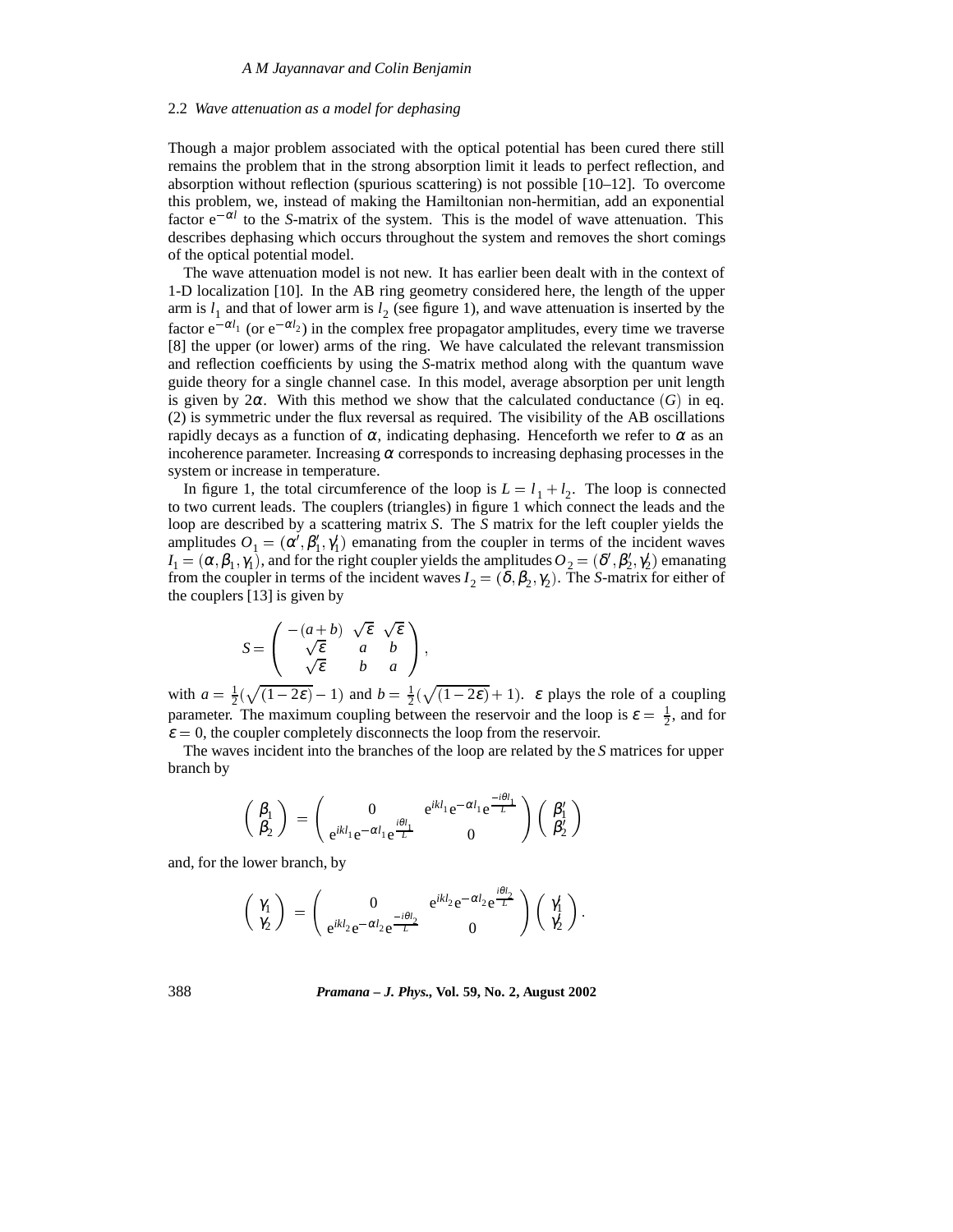

**Figure 2.** Reduction of Aharonov–Bohm oscillations in the presence of incoherence parameter  $\alpha$ .  $kL = \pi$ ,  $l_1/L = 0.75$ ,  $l_2/L = 0.25$ , and coupling  $\varepsilon = 0.5$ .

These *S*-matrices of course are not unitary,  $S(\alpha)S(\alpha)^{\dagger} \neq 1$ , but they obey the relation  $S(\alpha)S(-\alpha)^{\dagger} = 1$ . The same relation is also obeyed by the *S*-matrix of the system in presence of an imaginary potential. Here  $kl_1$  and  $kl_2$  are the phase increments of the wave function in the absence of flux.  $\theta l_1/L$  and  $\theta l_2/L$  are the phase shifts due to flux in the upper and lower branches. Clearly,  $(\theta l_1/L) + (\theta l_2/L) = 2\pi \Phi/\Phi_0$ , where  $\Phi$  is the flux piercing the loop and  $\Phi_0$  is the flux quantum  $hc/e$ . The transmission and reflection coefficients in eq. (2) are given as follows:  $T_{21} = |\delta'/\alpha|^2$ ,  $R_{11} = |\alpha'/\alpha|^2$ ,  $R_{22} = |\delta'/\delta|^2$ ,  $T_{12} = |\alpha'/\delta|^2$ , where  $\delta', \delta, \alpha', \alpha$  are as depicted in figure 1.

After calculating the required reflection and transmission coefficients we see that the coherent transmission  $T_{21}$  is not symmetric under the flux reversal. However, proper reinjection of carriers by eq. (2) for the total conductance *G* plotted in figure 2, shows that Onsager's symmetry relations are restored, i.e., *G* is symmetric under flux reversal. One notices from this figure that the amplitude of AB oscillations decreases with increase in incoherence parameter  $\alpha$ . All parameters used in the following figures are in their dimensionless form.

In figure 3, we plot the visibility  $(V)$  as a function of the incoherence parameter  $\alpha$ . The visibility is of course defined as

$$
V = \frac{G_{\text{max}} - G_{\text{min}}}{G_{\text{max}} + G_{\text{min}}}.\tag{7}
$$

The plot shows that with increase in the value of the parameter  $\alpha$  the visibility exponentially falls off, reaching a point where it becomes zero corresponding to the disappearance of quantum interference effects, i.e., total dephasing in the system. In the inset of figure 3 we have plotted the first few Fourier [14] harmonics  $a_n$  ( $n = 1$  to 4) of  $G(\Phi)$  as a function of α. The harmonics are calculated using  $a_n = \int_0^{\pi} G \cos(n\phi) d\phi$ . The harmonics

*Pramana – J. Phys.,* **Vol. 59, No. 2, August 2002** 389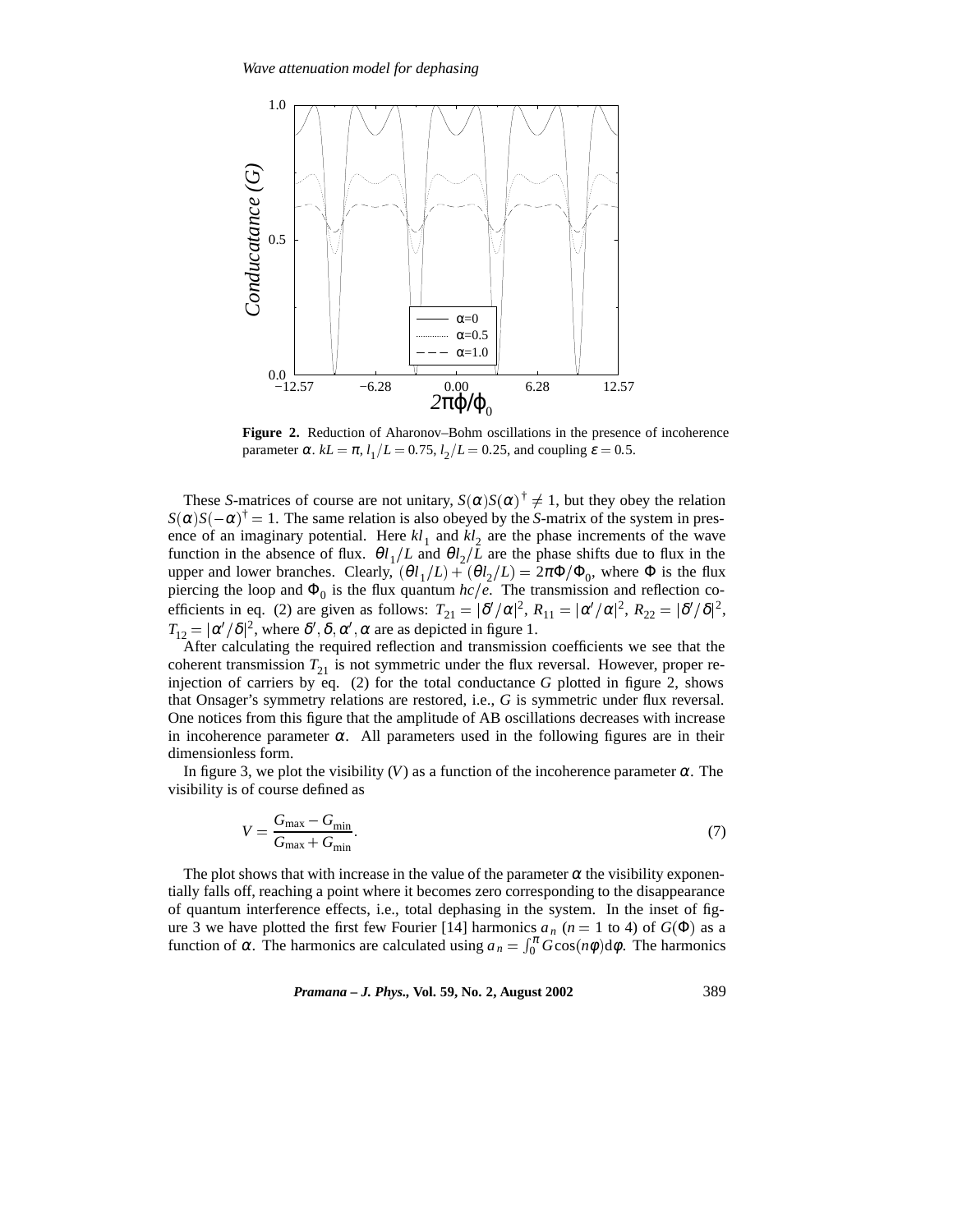

**Figure 3.** Visibility for the same physical parameters as in figure 2, coupling parameter  $\epsilon$  = 0.5. In the inset the harmonics have been plotted for the same physical and coupling parameters.

exponentially fall off with increasing  $\alpha$  with the exponent increasing as we go from 1 to 4. The *n*th-order harmonic corresponds to the contribution from the electronic paths which encircle the flux *n* times. The harmonics can sometimes show non-monotonic behavior depending on the physical parameters [15]. However, the visibility is a monotonic function of the incoherence parameter  $\alpha$ .

Thus we have seen that wave attenuation can be effective in modeling absorptioninduced dephasing in mesoscopic systems. In the next section we will see how this method is extended to measure the time a quantum particle takes to traverse a specified region of scattering.

#### **3. Time in quantum mechanics**

One of the most important problems in quantum mechanics is to calculate the time spent by a particle in a given region of space before scattering off from that region. The problem arises essentially due to the fact that there is no hermitian operator corresponding to this time in quantum mechanics [16–18]. The prospect of nanoscale electronic devices has in recent years brought new urgency to this problem as this is directly related to the maximum attainable speed of such devices. When it comes to tunneling time or time in general, there is a lot of ongoing controversy. In some formulations this time leads to a real quantity and in others to a complex quantity [19]. In certain cases tunneling time is considered to be ill-defined, i.e., quantum mechanics does not allow us to discuss this time [19–21]. Furthermore sometimes it is maintained that tunneling through a barrier takes zero time [22]. Recently, Anantha Ramakrishna and Kumar (AK) [23] have proposed the non-unitary optical potential as a clock to calculate the sojourn times without the clock affecting it.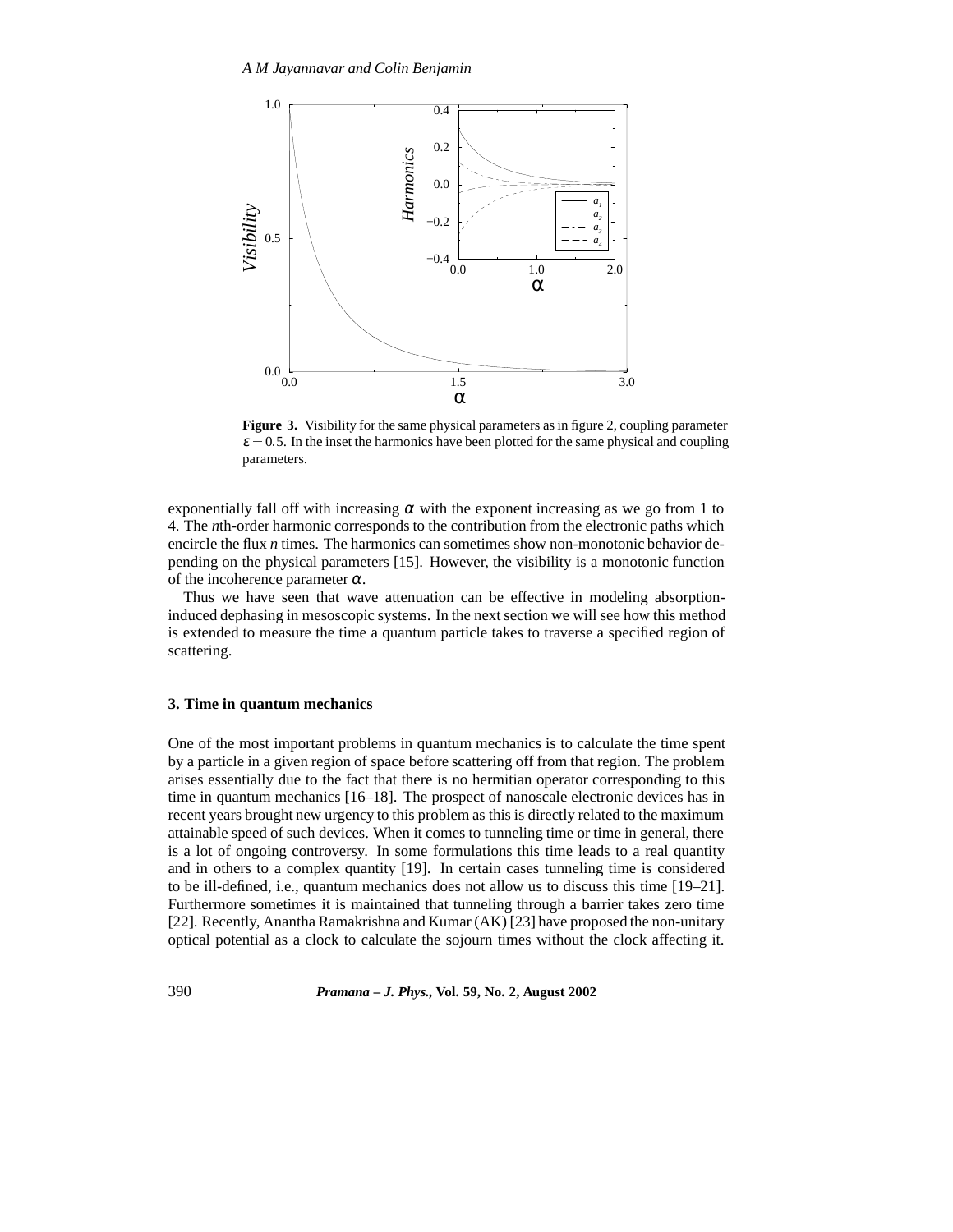# *Wave attenuation model for dephasing*

In this paper we examine another non-unitary clock, viz., the attenuation of the wave to calculate the conditional lengths, i.e., the total effective distance traveled by a particle in the region of interest. This conditional length on appropriate division by the speed of the particle in the region of interest will give us the conditional time.

Any result for the time spent by a quantum particle in a given region of scattering should satisfy the criteria that  $(1)$  it should be real,  $(2)$  it should add up for non-overlapping regions, (3) it should be causally related to the interval of space, and (4) it should tend to the correct classical limits. It is shown explicitly by AK that all clock mechanisms involve spurious scattering, i.e., the very clock mechanism affects the sojourn times to be clocked finitely, even when the perturbation due to clock potential is infinitesimally small, as the perturbation due to clock mechanism couples to the Hamiltonian. This raises the question 'Can a quantum mechanical sojourn time be clocked with the clock affecting it?'. In this paper we introduce a method in which the perturbation is not introduced in the Hamiltonian but in the *S*-matrix of the system. In this case scattering is treated analogous to the Fabry–Perot interferometer. The scheme is illustrated in figure 4.

#### 3.1 *Wave attenuation for the measurement of conditional times*

In the wave attenuation method  $[8,10]$ , we damp the wave function by adding an exponential factor ( $e^{-\alpha l}$ ) every time we traverse the length *l* of interest, here  $2\alpha$  represents the attenuation per unit length. This method is better than the optical potential model as it does not suffer from spurious scatterings [9,11,12]. The corrections introduced in case of the optical potential model to take care of spurious scatterings become manifestly difficult when we calculate the traversal times for a superlattice involving numerous scatterers. Thus our method of wave attenuation scores over the optical potential model. In the presence of wave attenuation a wave gets damped exponentially and thus the transmission (or reflection) coefficient changes exponentially with the length endured in the presence of the attenuator, and this acts as a natural counter for the sojourn lengths. Following the procedure of AK we calculate the traversal and reflection lengths and times in a given region of interest, in particular between two scatterers as in figure 4.



**Figure 4.** Summing the different paths,  $S_1$  and  $S_2$  denote the two scatterers. *l* is the distance between them.  $e^{ik^{\dagger}l}$  and  $e^{-\alpha l}$  denote the propagation and attenuation factors in the locality of interest.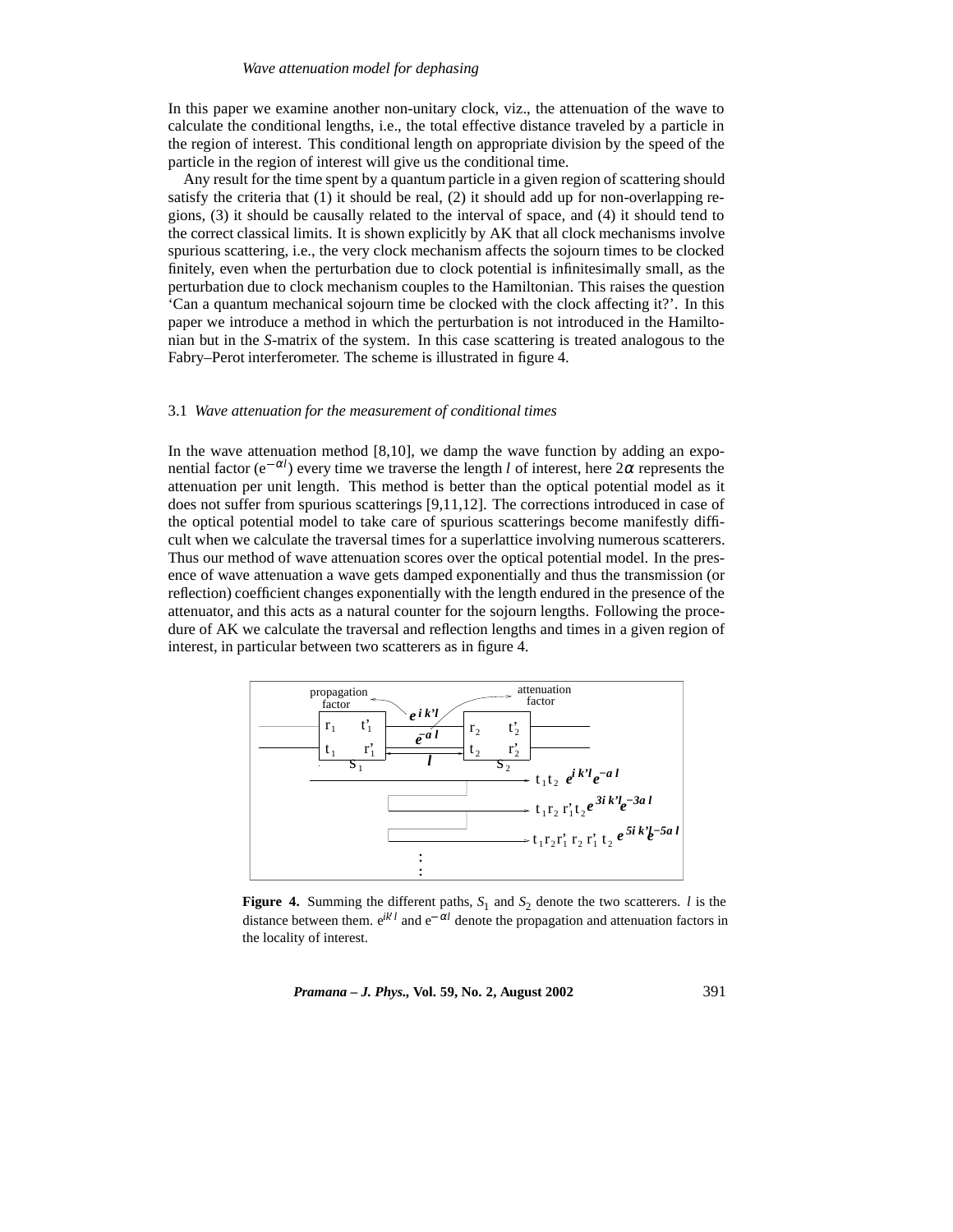#### *A M Jayannavar and Colin Benjamin*

The amplitude for transmission and reflection can be calculated by summing [8] the different paths as in figure 4. The scatterer  $S_1$  in figure 1 has as its elements  $r_1, r'_1, t_1$  and  $t_1'$ .  $r_1$  is the reflection amplitude when a particle is reflected from the left side of the barrier while  $r_1$  is the reflection amplitude when a particle is reflected from the right side of the barrier.  $t_1$  and  $t_1$  are the amplitudes for transmission when a particle is transmitted from left to right of the barrier and vice-versa. Similar assignments are done for the scatterer  $S_2$ .

Thus for the amplitude of transmission we have  $t = t_1 t_2 e^{ik^l} e^{-\alpha l} + t_1 r_2 r_1' t_2 e^{3ik^l} e^{-3\alpha l} + \cdots$ which can be summed as

$$
t = \frac{t_1 t_2 e^{ik'l} e^{-\alpha l}}{1 - r_2 r'_1 e^{2ik'l} e^{-2\alpha l}},
$$
\n(8)

and this is the transmission amplitude in the presence of wave attenuation. Again for the case of reflection amplitude we have  $r = r_1 + t_1 r_2 t_1' e^{2ik'l} e^{-2\alpha l} + t_1 r_2 r_1' r_2 t_1' e^{4ik'l} e^{-4\alpha l} +$  $t_1 r_2 r_1' r_2 r_1' r_2 t_1' e^{6ik'l} e^{-6\alpha l} + \cdots$ , which leads to

$$
r = \frac{r_1 - ar_2 e^{2ik'l} e^{-2\alpha l}}{1 - r'_1 r_2 e^{2ik'l} e^{-2\alpha l}}.
$$
\n(9)

In eq. (5),  $a = r_1 r_1' - t_1 t_1'$  is the determinant of the *S*-matrix of the first barrier, and as we are only dealing with unitary *S*-matrices, the determinant is of unit modulus for all barriers. In these expressions  $k'$  is the wave vector in the region of interest. The transmission and reflection coefficients can be calculated by taking the square of the modulus of the expressions in eqs (4) and (5).

The traversal length for transmission is calculated as below [23]:

$$
l^{\mathrm{T}} = \lim_{2\alpha \to 0} -\frac{\partial (\ln |t|^2)}{\partial (2\alpha)},\tag{10}
$$

and the reflection length in case of reflection is defined as

$$
l^{\mathcal{R}} = \lim_{2\alpha \to 0} -\frac{\partial (\ln |r|^2)}{\partial (2\alpha)}.
$$
 (11)

The traversal times for transmission, or the reflection times in case of reflection, can be calculated using  $\tau^{R/T} = l^{R/T}/(\hbar k'/m)$ , where, as before,  $\hbar k'/m$  is the speed of propagation in the region of interest. For the case of the potential profile sketched in figure 5,  $k' = k$ . From eqs (6) and (7) we can calculate the traversal length for transmission

$$
\frac{l^{\mathrm{T}}}{l} = \frac{1 - |r_1'|^2 |r_2|^2}{1 - 2\Re(r_1' r_2 e^{2ik'l}) + |r_1'|^2 |r_2|^2}
$$
(12)

and for reflection,

$$
\frac{l^R}{l} = \frac{l^T}{l} + \frac{|r_2|^2 - |r_1|^2}{|r_1|^2 - 2\Re(r_1^* r_2 a e^{2ik}l) + |r_2|^2}.
$$
\n(13)

Here  $\Re$  represents the real part of the quantity in brackets. In the above two equations the traversal and reflection lengths have been normalized with respect to the length *l* of the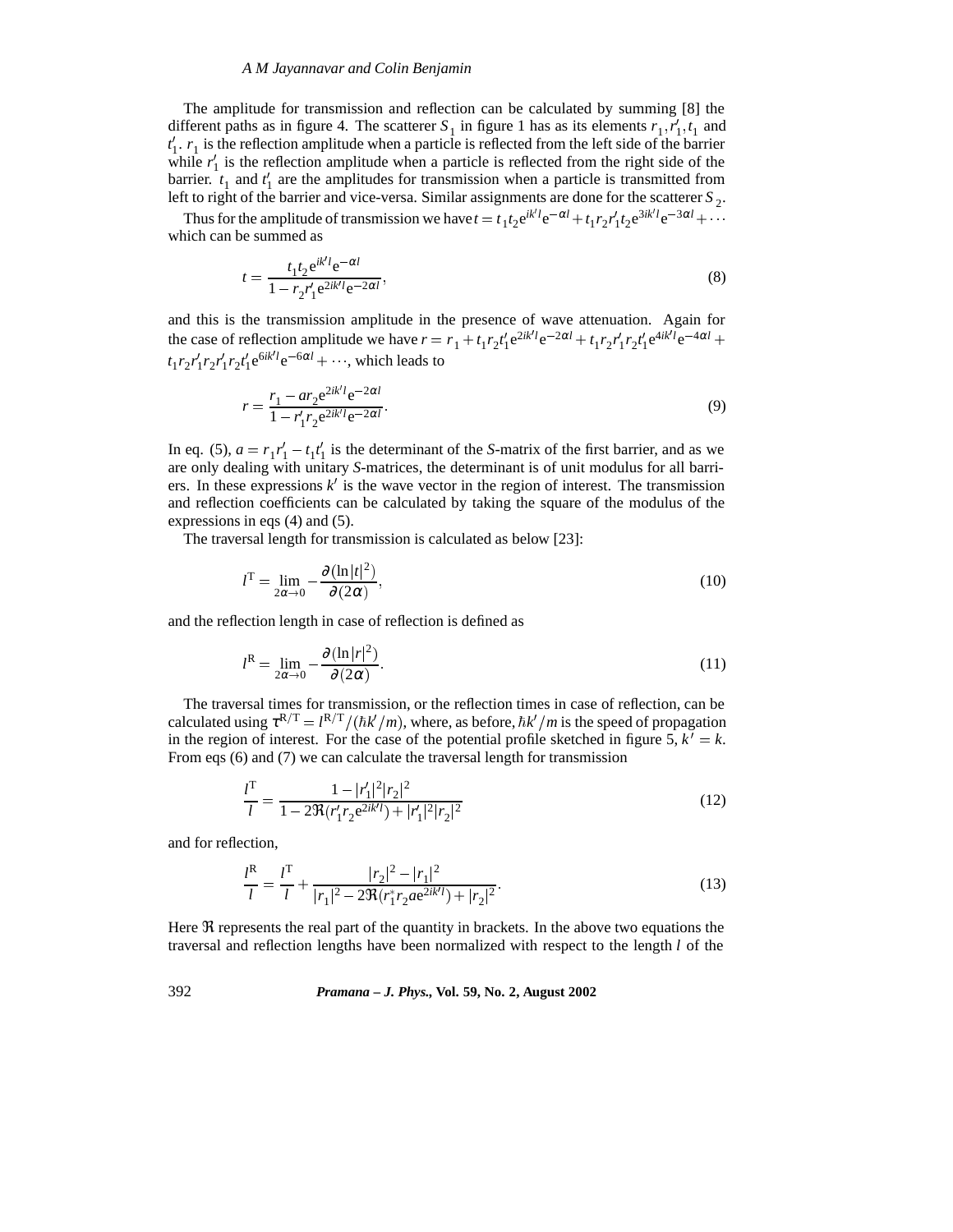

**Figure 5.** The double heterostructure. Barriers are denoted by their width  $a_i$  and height  $V_j$ ,  $j = 1, 2$ . The width of the well is *l*.

locality of interest, which is the width of the well region of the potential profile of figure 5. Throughout the discussion the quantities are expressed in their dimensionless form.

We consider the case of two rectangular barriers as shown in figure 5 separated by a distance *l*. The energies, potentials and the lengths are all in their dimensionless form.

The *S*-matrices for the double heterostructure are given as

$$
S_j = \left(\begin{array}{c} r_j \ t'_j \\ t_j \end{array}\right) \ = \left(\begin{array}{cc} \frac{-i\varepsilon_{j+} \sinh K_j a_j}{2\cosh K_j a_j - i\varepsilon_{j-} \sinh K_j a_j} & \frac{2\mathrm{e}^{-ika_j}}{2\cosh K_j a_j - i\varepsilon_{j-} \sinh K_j a_j} \\ \frac{2\mathrm{e}^{-ika_j}}{2\cosh K_j a_j - i\varepsilon_{j-} \sinh K_j a_j} & \frac{-\mathrm{e}^{-2ika_j} i\varepsilon_{j+} \sinh K_j a_j}{2\cosh K_j a_j - i\varepsilon_{j-} \sinh K_j a_j} \end{array}\right),
$$

where  $K_j = \sqrt{\frac{2m(V_j - E)}{\hbar^2}}$ ,  $k = \sqrt{\frac{2mE/\hbar^2}{\hbar^2}}$  and  $\varepsilon_{j\pm} = (k/K_j) \pm (K_j/k)$ ,  $j = 1, 2$ .

In figure 6 we have plotted the transmission coefficient and the normalized times  $\tau^T$  $(=\tau^R)$  for a symmetrical double barrier  $V = V_1 = V_2$ . These times are those required by a quantum particle to traverse or reflect from the well of the double heterostructure. We have normalized these times by the time  $ml/\hbar k'$  taken by a particle to traverse the length *l*, without the potential profile shown in figure 5. From eq. (8), it is clear that the transmission time is always positive. Moreover, we can readily show from our treatment that the local times spent by the particle in non-overlapping regions are additive. As expected the traversal times are larger near the resonances. In case of non-symmetrical structures one obtains negative reflection times (which should not be surprising) in some parameter region but traversal times are positive for both symmetrical as well as non-symmetrical structures. It can be argued [23] that this is because in case of reflection there is a partial wave corresponding to prompt reflection  $r_1$  that never samples the region of interest, and also this prompt part leads to self interference delays which cause the sojourn time  $\tau^R$  to become negative for some values of the parameters. If one removes this prompt part, i.e.,  $r_{np} = r - r_1$ , and we re-calculate the sojourn time  $\tau^{R_{np}}$  with this prompt part removed, we find it to be positive and given by  $\tau^{R_{np}} = \tau^{T} + 1$ ,  $\tau^{T}$  is positive. In the case of non-symmetrical structures  $\tau^T$  is independent of whether a particle is incident from the left or the right, but  $\tau^R$  depends on the direction of the incident particle. There is also a remarkable assertion found in the literature [17] concerning the measurement of the time of transmission or reflection, which is  $\tau^D = T\tau^T + R\tau^R$ . Herein  $\tau^T$  and  $\tau^R$  are as given above while the dwell time is  $\tau^D = \frac{1}{v} \int_0^l |\psi|^2 dx$ .  $\psi$  is the wave function in the locality of interest and  $\nu$  is the speed of the particle in the region of interest. We have verified by explicit calculation that this equivalence does not hold [16,24]. Our method can also be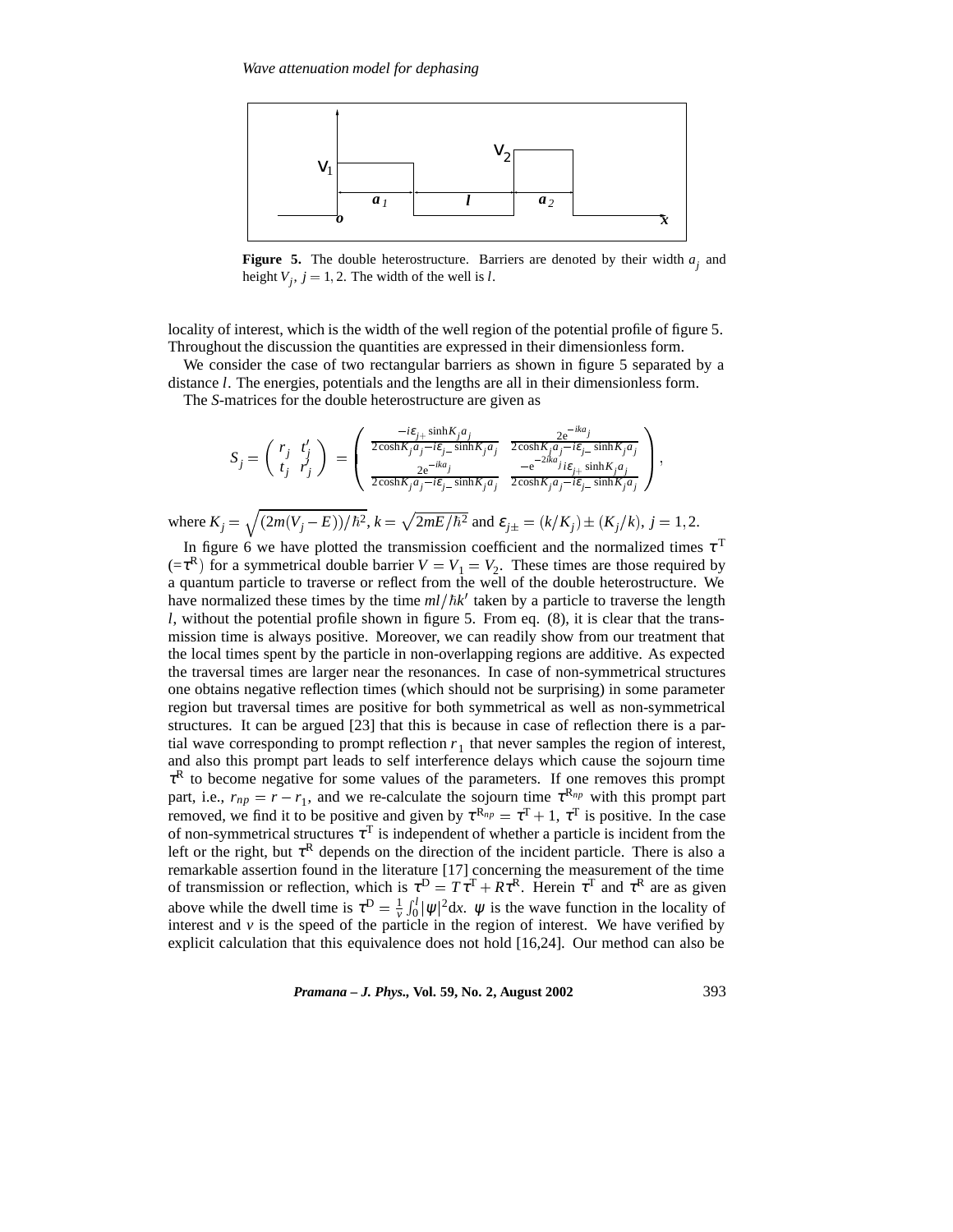

**Figure 6.** *T* and  $\tau^T$  for a symmetric double heterostructure.  $l = 10.0, V_1 = V_2 = 1.0$ and  $a_1 = a_2 = 0.2$ .

readily extended to the calculation of traversal time of tunneling (for the case of a single barrier). The results are in agreement with recent calculations [23].

## **4. Conclusion**

In conclusion, we have shown that the method of wave attenuation works much better in modeling dephasing due to absorption than its counterpart, the optical potential. When we extend this method to calculate the conditional sojourn times, we find here also wave attenuation is easier to deal with than optical potential.

# **References**

- [1] Y Imry, *Introduction to mesoscopic physics* (Oxford University Press, New York, 1997)
- [2] Florian Marquardt, *An introduction to the basics of dephasing*, http://iff.physik.unibas.ch/ florian/dephasing/dephasing.html
- [3] M Buttiker, *Phys. Rev.* **B33**, 3020 (1986); *IBM J. Res. Dev.* **32**, 63 (1988)
- [4] Y Zohta and H Ezawa, *J. Appl. Phys.* **72**, 3584 (1992)
- [5] Hu Yuming, *J. Phys.* **C21**, L23 (1988)
- [6] T P Pareek, Sandeep K Joshi, and A M Jayannavar, *Phys. Rev.* **B57**, 8809 (1998)
- [7] P W Brouwer and C W J Beenakker, *Phys. Rev.* **B55**, 4695 (1997)
- P W Brouwer, Ph.D. thesis (Insttuut-Lorentz, University of Leiden, The Netherlands, 1997)
- [8] S Datta, *Electron transport in mesoscopic systems* (Cambridge University Press, Cambridge, 1995)